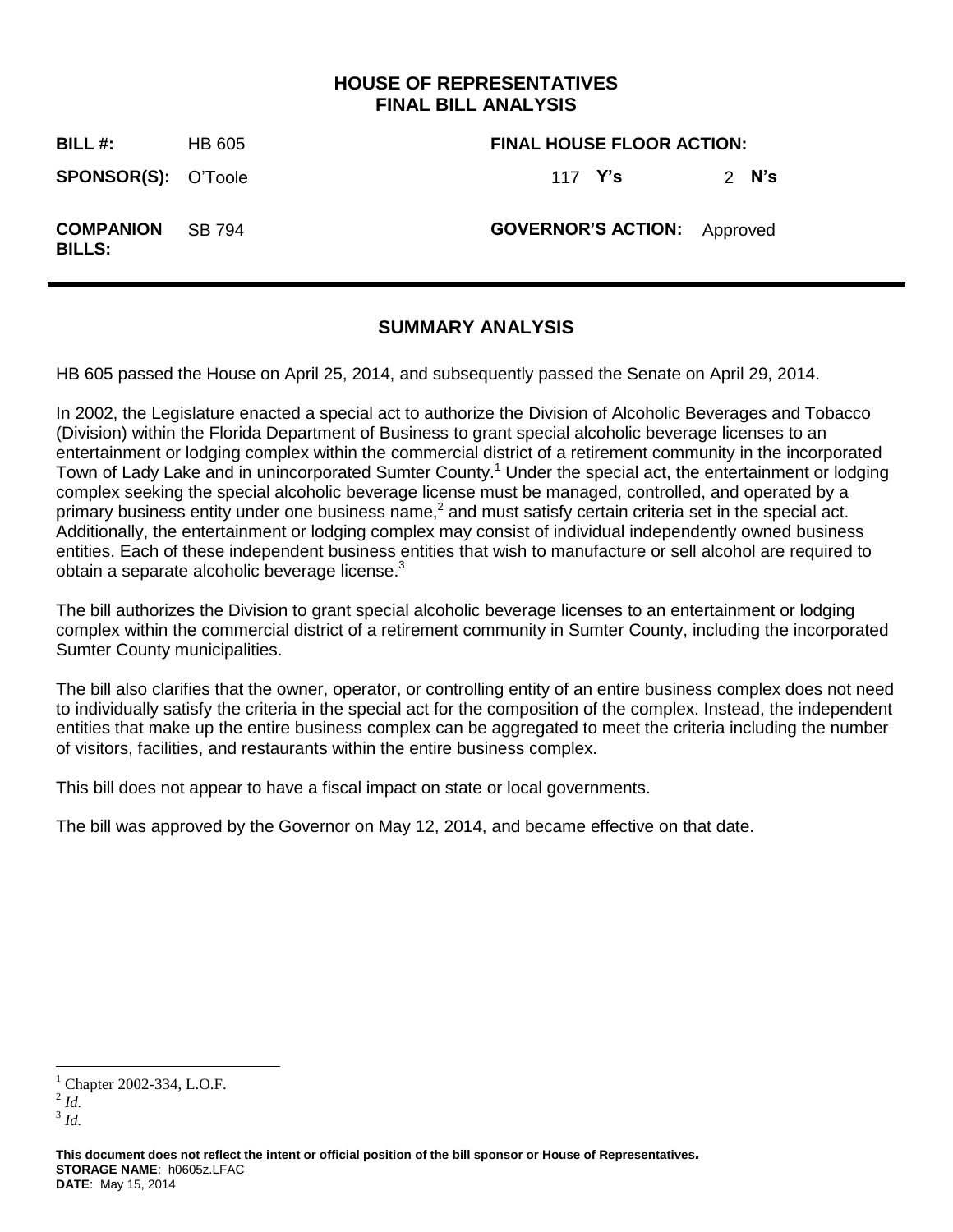## **I. SUBSTANTIVE INFORMATION**

#### A. EFFECT OF CHANGES:

#### **Alcoholic Beverage Licenses in Lady Lake and Sumter County**

Chapters 561-565 and 567-568, F.S., comprise Florida's beverage law, which requires a person or entity to obtain a license prior to engaging in the sale of alcoholic beverages.<sup>4</sup> As such, the Division of Alcoholic Beverages and Tobacco (Division) within the Florida Department of Business and Professional Regulation's is responsible for licensing the alcoholic beverage industry, collecting and auditing taxes and fees paid by the licensees, and for enforcing alcoholic beverage laws and regulations.<sup>5</sup>

In 2002, the Legislature enacted ch. 2002-334, L.O.F., to authorize the Division to grant special alcoholic beverage licenses to an entertainment or lodging complex within the commercial district of a retirement community in the incorporated Town of Lady Lake and in unincorporated Sumter County.<sup>6</sup> The authorization was not focused at one particular entity, but the law's designation does include two downtowns squares owned by The Villages, including Lake Sumter Landings (in unincorporated Sumter County) and Spanish Springs (in the incorporated Town of Lady Lake).<sup>7</sup>

Under the provisions of ch. 2002-334, L.O.F., the entertainment or lodging complex seeking the special alcoholic beverage license must be managed, controlled, and operated by a primary business entity under one business name.<sup>8</sup> The entire entertainment or lodging complex must satisfy certain criteria set in the special act, namely that it must be an entity operating an entertainment or lodging complex in a real estate development located within the boundaries, be located within an area permitted for a restaurant or lounge according to Sumter County ordinances, and have the following:

- A minimum of 15,000 visitors must annually visit the commercial district of the retirement community;
- The complex must provide meeting facilities for at least 250 persons; and
- The complex must contain at least two restaurants or lounges having at least 4,000 square feet of service area equipped to serve full-course meals to 250 persons at one time. $9$

Each independent entity within the entire business complex does not need to individually satisfy the above criteria. Likewise, the primary business entity that manages, controls, or operates the entire business complex does not need to individually satisfy the above criteria. Instead, the independent entities that make up the entire business complex can be aggregated to meet the criteria including the number of visitors, facilities, and restaurants within the entire business complex. Each of these individual business entities that wishes to manufacture or sell alcohol, however, are still required to obtain a separate alcoholic beverage license.

Currently, The Villages has built Brownwood, a new downtown square in the incorporated City of Wildwood. The City of Wildwood is an incorporated municipality within Sumter County.<sup>10</sup> Due to the word "unincorporated" in the definition of Sumter County, Brownwood is not included under ch. 2002- 334, L.O.F.

Effect of the Bill

 $\overline{a}$ 

 $4$  Chapters 561-565 and 567-568, F.S.

 $<sup>5</sup>$  Chapter 561-565, F.S.</sup>

<sup>6</sup> Chapter 2002-334, L.O.F.

<sup>7</sup> *Id.*

<sup>8</sup> *Id.*

<sup>9</sup> *Id*.

<sup>&</sup>lt;sup>10</sup> Economic Impact Statement, 2014 Legislative Session, HB 605.